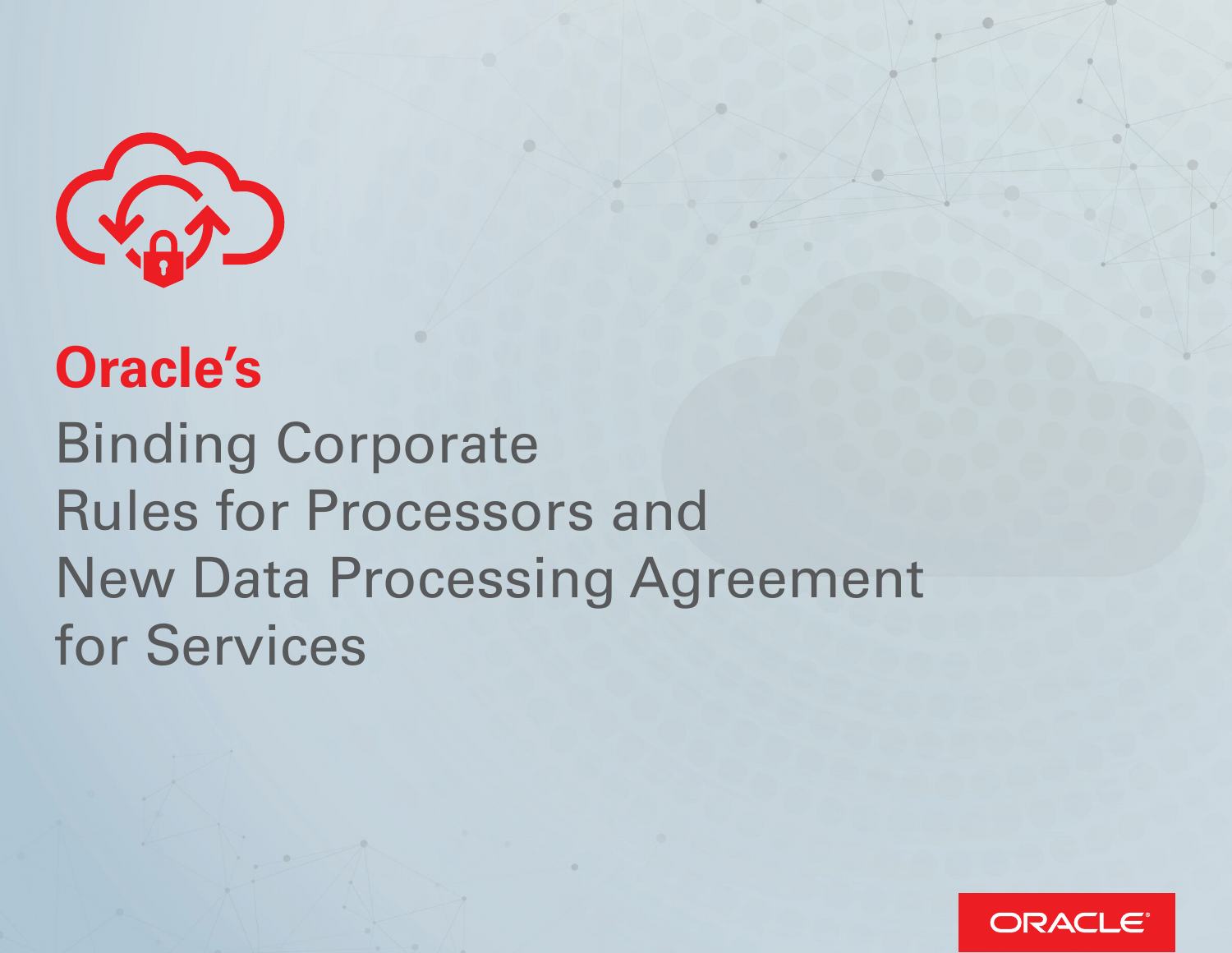What changes can I expect to see?

Where can I access Oracle's Binding Corporate Rules and the new DPA?

What else is Oracle doing to address GDPR?

#### **Oracle's Binding Corporate Rules for Processors**

#### Adding more privacy controls for EU/EEA customer personal information

First, in our continued efforts to help our customers address their privacy and security requirements under the **[EU General Data Protection Regulation \(GDPR\)](http://ec.europa.eu/justice/data-protection/)**, Oracle has obtained EU/EEA-wide authorization from the European data protection authorities for its **[Binding Corporate Rules for Processors \(BCR-p\)](https://www.oracle.com/corporate/contracts/cloud-services/contracts.html#data-processing)**.

Oracle is now making its BCR-p available to all Cloud, Consulting, Advanced Customer Support, and Global Customer Support customers where we handle EU/EEA personal information on behalf of those customers.

#### **Oracle's New DPA for Services**

Simplifying the contracting process for all customers globally

Second, we have redesigned the **[Data Processing Agreement for Oracle](http://www.oracle.com/dataprocessingagreement)  [Services \(DPA\)](http://www.oracle.com/dataprocessingagreement)** to make it apply to more services than before and to be even more customer-friendly, while maintaining and strengthening the privacy and security controls for customers around the globe.

The new DPA applies not only to the Oracle Cloud, but to Consulting, Advanced Customer Support, and Global Customer Support services as well. It is referenced in our customer master services agreements, and describes in a more focused manner how we handle EU customer personal information in line with GDPR requirements for processor agreements if Oracle processes EU/EEA personal information on behalf of our customers.

### ORACLE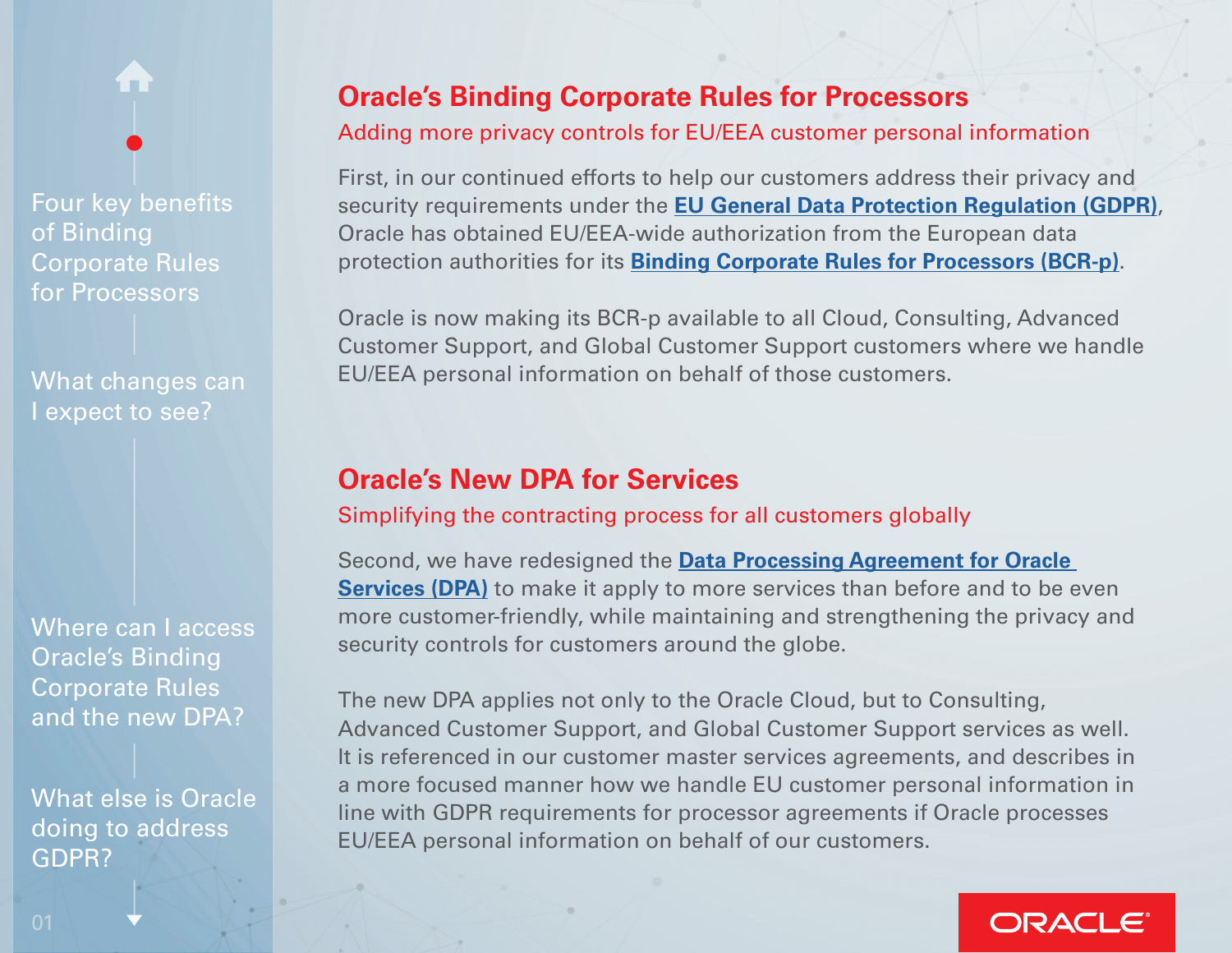What changes can I expect to see?

Where can I access Oracle's Binding Corporate Rules and the new DPA?

What else is Oracle doing to address GDPR?

# Four key benefits of Binding Corporate Rules for Processors

- 1. Oracle's BCR-p were reviewed and approved by the **EU data protection authorities (DPAs)**. Customers can take comfort in knowing that the DPAs have confrmed that the BCR-p meet the GDPR data processor standards for protecting personal information.
- 2. Oracle's BCR-p integrate with our global, comprehensive **data protection program**. They apply directly to the entire Oracle group of companies, including all operational, support, delivery, development and other Oracle service delivery functions and operations.
- 3. Oracle's BCR-p provide an **additional layer of GDPR accountability** because of the enhanced audit, training, reporting, privacy governance and complaint handling safeguards and controls they offer.
- 4. Oracle's BCR-p are **readily available**. Without the need for additional contractual safeguards to address GDPR cross-border data transfer restrictions, this results in more convenience and data protection for customers.

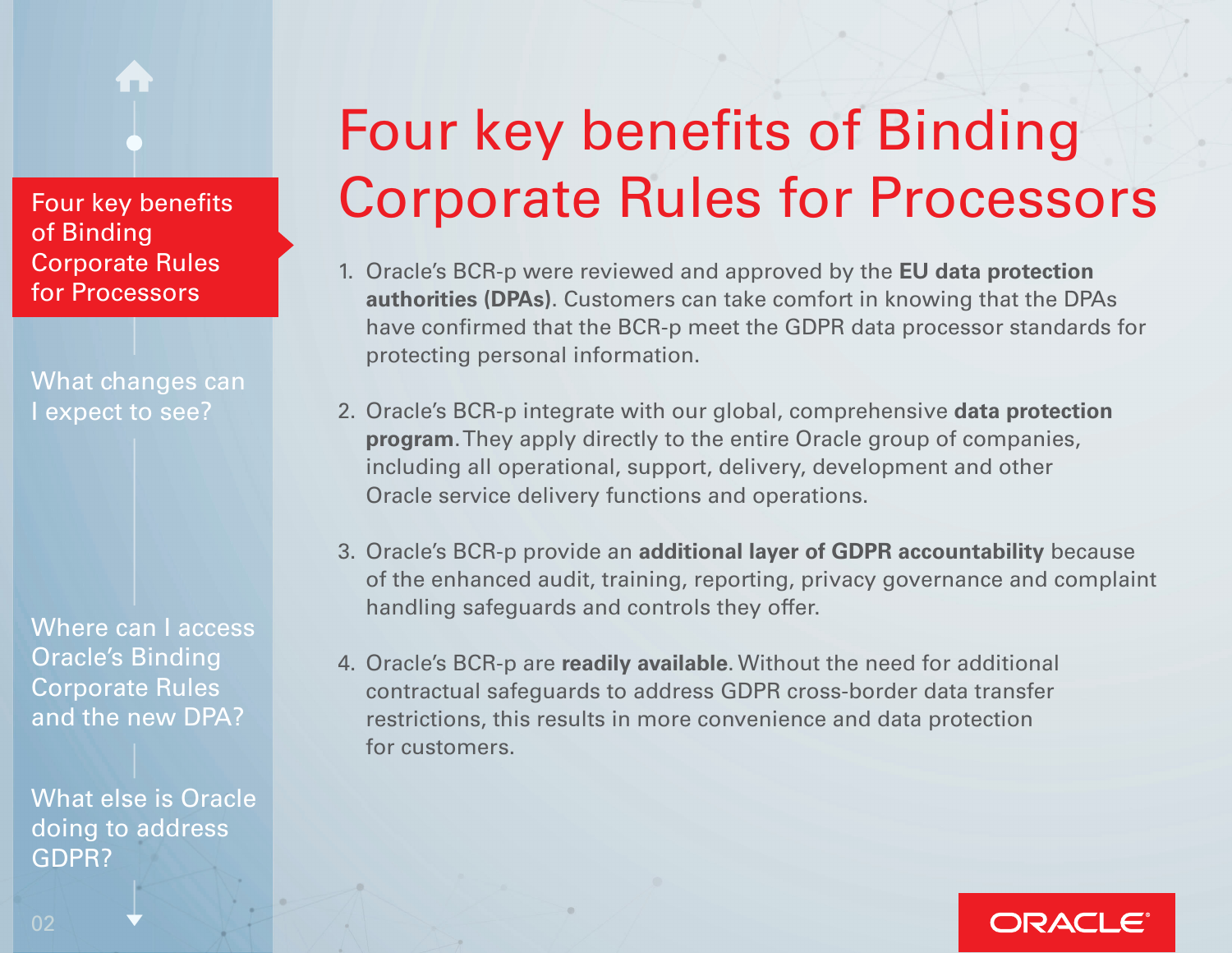#### What changes can I expect to see?

Where can  $I$  a **Oracle's Bindi Corporate Ru** and the new

What else is C doing to addr GDPR?

## What changes can I expect to see?

Oracle's BCR-p (also called the 'Oracle Processor Code') has been integrated into a **new European DPA Addendum**, which was added to the new DPA. The European DPA Addendum bundles all GDPR-specific information requirements for data processing agreements, while the DPA describes the general processing terms for all customer personal information globally.

We have created this mapping table to make it easy for you to review these updates to our DPA and to track how we have mapped these to the GDPR requirements for data processing agreements.

|                      | <b>TOPIC</b>          | <b>GDPR DPA INFORMATION</b><br><b>REQUIREMENT</b>                     | <b>ORACLE DPA</b>                                                                                                                                                     |
|----------------------|-----------------------|-----------------------------------------------------------------------|-----------------------------------------------------------------------------------------------------------------------------------------------------------------------|
| ccess<br>ng          | <b>Data Transfers</b> | Establish an appropriate<br>basis for transfers to third<br>countries | <b>Section 1 of the European DPA Addendum</b><br>incorporates Oracle's BCR-p.                                                                                         |
| es<br><b>PA?</b>     | CHANGE                | (Art. 28.3.a and Art. 46/47)                                          | Oracle's BCR-p provide an adequate level<br>of protection for all transfers of customer<br>personal information globally within the<br>Oracle group of companies.     |
| )racle<br><b>ess</b> | KEY                   |                                                                       | The key benefits of the BCR-p are highlighted<br>above in this document, and mark Oracle's<br>strong commitment to data protection and<br>addressing GDPR compliance. |
|                      |                       |                                                                       |                                                                                                                                                                       |

#### ORACL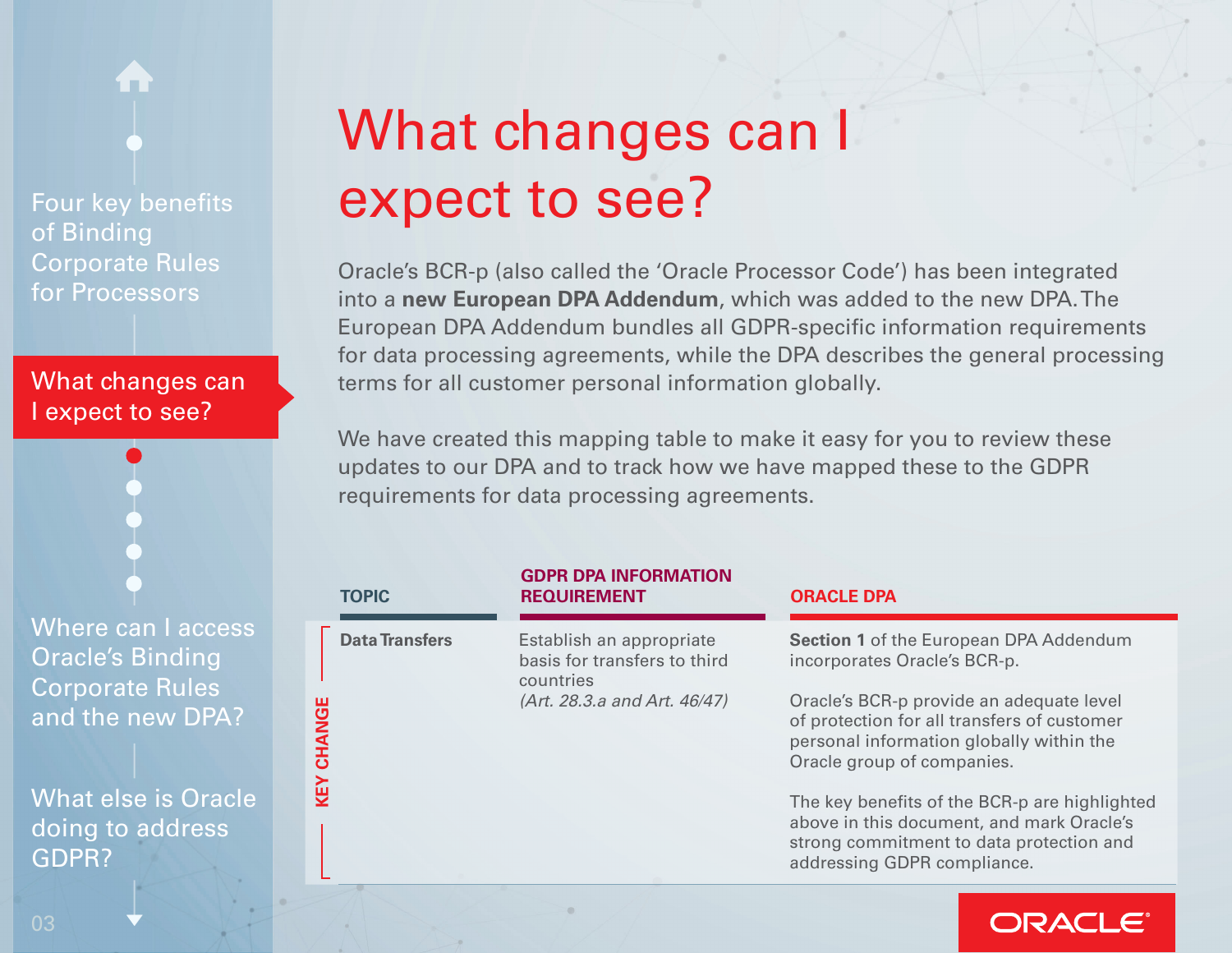What changes can I expect to see?

Where can I access Oracle's Binding Corporate Rules and the new DPA?

What else is Oracle doing to address GDPR?

## What changes can I expect to see?

| <b>Scope</b>                        | Document the subject matter<br>and duration of the<br>processing operations<br>(Art. 28.3 GDPR)                     | <b>Section 1</b> describes how our DPA applies<br>throughout the entire services term of your<br>order to any personal information you provide<br>to us for the Oracle services you have ordered. <sup>1</sup>                                                      |
|-------------------------------------|---------------------------------------------------------------------------------------------------------------------|---------------------------------------------------------------------------------------------------------------------------------------------------------------------------------------------------------------------------------------------------------------------|
|                                     |                                                                                                                     | The Introduction Section of the European DPA<br><b>Addendum</b> further clarifies how it supplements<br>the DPA to include additional terms applicable<br>to EU/EEA personal information.                                                                           |
| <b>Description</b><br>of processing | Document the categories of<br>personal data and data<br>subjects handled by your<br>service provider<br>(Art. 28.3) | <b>Section 4 of the European DPA Addendum</b><br>bundles all descriptions of categories of data<br>and data subjects into a single 'description<br>of processing activities', including a new<br>section that speaks to the 'duration of<br>processing activities'. |
| <b>Purpose</b><br><b>limitation</b> | Document the nature and<br>purpose of the processing<br>operations<br>(Art. 28.3)                                   | <b>Sections 2.2 and Section 2.2 of the European</b><br><b>DPA Addendum</b> describe how we handle your<br>data to provide you with the Oracle services<br>you have ordered.                                                                                         |

**1** Exceptions may apply for selected service offerings for which specifc privacy terms are specifed in your agreement.

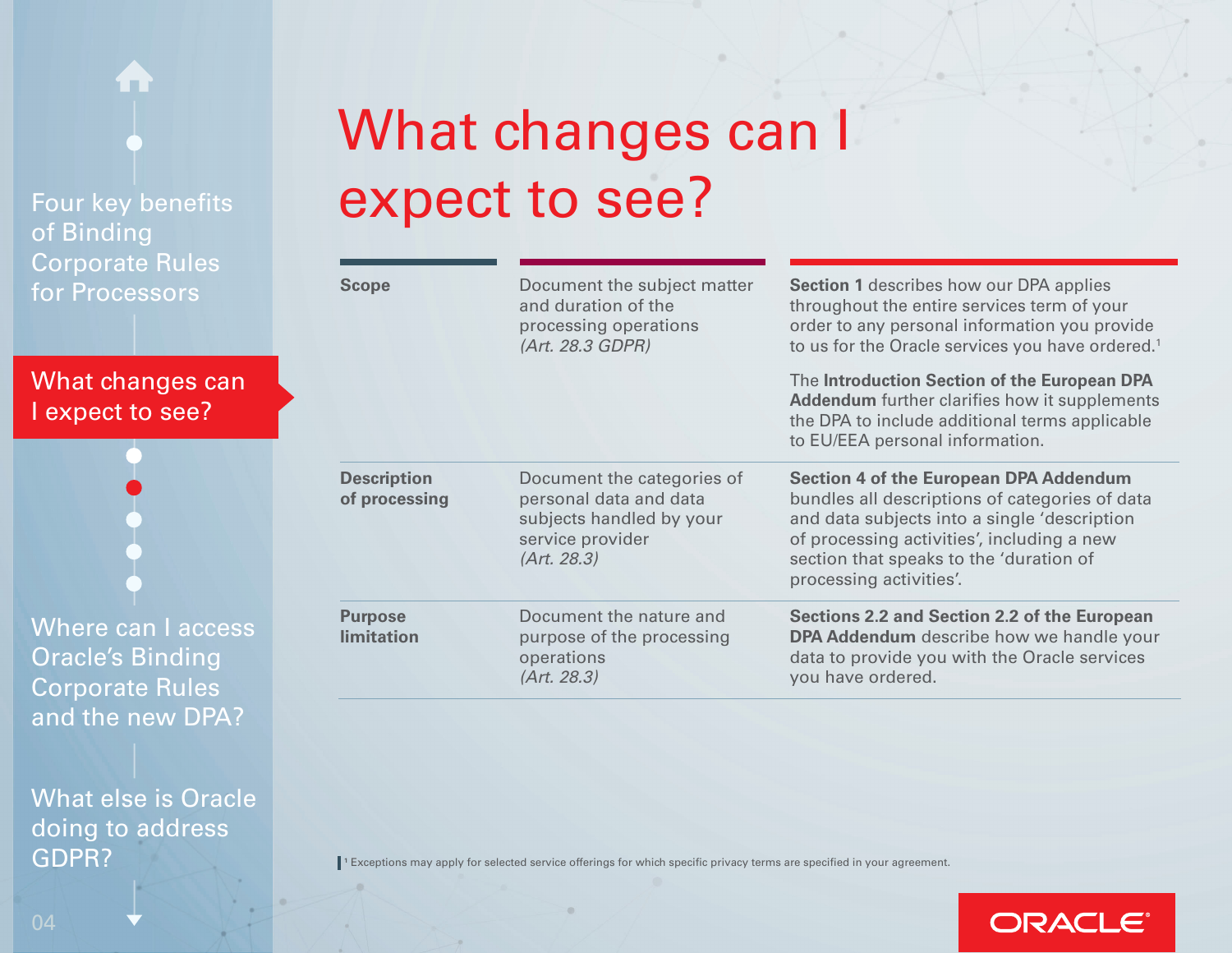What changes can I expect to see?

Where can I access Oracle's Binding Corporate Rules and the new DPA?

What else is Oracle doing to address GDPR?

## What changes can I expect to see?

| Data controller<br>rights and<br>obligations | Describe the rights and<br>obligations of the data<br>controller<br>(Art. 28.3, 28.3.f and 35-36)                                                                                               | <b>Section 2.1 and Section 5 of the European DPA</b><br>Addendum provide detail about how you remain<br>in control of your data, whether it is to have<br>your data returned to you or deleted following<br>termination of the services, to audit what we<br>are doing with your data, to be notified about<br>personal information breaches, or to assist you<br>with your DPIAs.                                                                                              |
|----------------------------------------------|-------------------------------------------------------------------------------------------------------------------------------------------------------------------------------------------------|---------------------------------------------------------------------------------------------------------------------------------------------------------------------------------------------------------------------------------------------------------------------------------------------------------------------------------------------------------------------------------------------------------------------------------------------------------------------------------|
| <b>Customer</b><br><b>instructions</b>       | Ensure that your services<br>vendor only acts on your<br>written instructions<br>(Art. 28.3.a and 29)                                                                                           | <b>Section 2 and Section 3 of the European DPA</b><br>Addendum describe how we handle your<br>data only per your instructions as reflected in<br>our DPA, security policies and any additional<br>instructions within the scope of services.                                                                                                                                                                                                                                    |
| <b>Confidentiality</b>                       | Ensure that your service<br>provider handles your data<br>in a confidential manner<br>(Art. 28.3.b)                                                                                             | Section 6.2 describes how staff that may<br>have access to your data are subject to a<br>duty of confidentiality.                                                                                                                                                                                                                                                                                                                                                               |
| <b>Security</b>                              | Ensure that your service<br>provider has a good<br>security posture (Art. 32)<br>and can also assist you<br>with meeting your own<br>security-related GDPR<br>obligations<br>(Art. 28.e and 32) | In addition to the security commitments<br>described in Section 6.1 of our DPA, we make<br>available for your review our service delivery<br>and security documentation, such as the<br><b>Hosting and Delivery Policies for Cloud, the</b><br>Consulting / ACS Security Practices, or the<br><b>Global Technical Support Security Practices.</b><br>These documents provide further detail on<br>the security controls applicable to or available<br>for your Oracle services. |

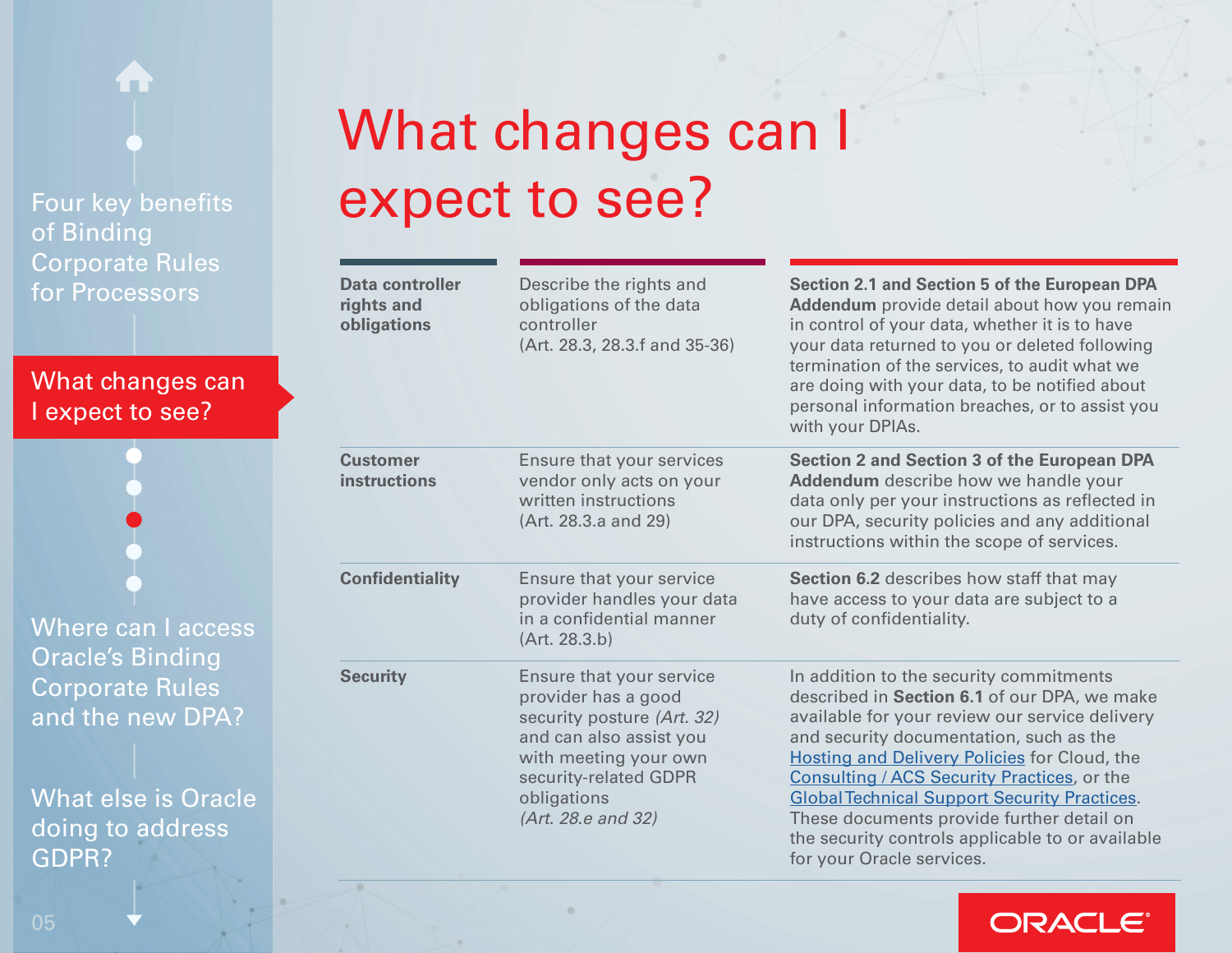What changes can I expect to see?

Where can I access Oracle's Binding Corporate Rules and the new DPA?

What else is Oracle doing to address GDPR?

## What changes can I expect to see?

| <b>Subprocessors</b><br>and Oracle<br><b>Affiliates</b>                      | See to it that your service<br>provider only engages<br>subprocessors by providing<br>you with prior notice and<br>by giving you the opportunity<br>to object<br>(Art. 28.3.d, 28.2 and 28.4)                                                        | Section 4 of the DPA and Section 4 of the<br>European DPA Addendum describe our use<br>of both Oracle affiliates and external service<br>providers for some of our service offerings and<br>your ability to sign up for prior notice of new<br>affiliates and external providers as well as raise<br>concerns you might have. These Sections also<br>describes our responsibilities for our affiliates<br>and service providers and the downstream<br>privacy and security terms we have in place<br>with them. |
|------------------------------------------------------------------------------|------------------------------------------------------------------------------------------------------------------------------------------------------------------------------------------------------------------------------------------------------|-----------------------------------------------------------------------------------------------------------------------------------------------------------------------------------------------------------------------------------------------------------------------------------------------------------------------------------------------------------------------------------------------------------------------------------------------------------------------------------------------------------------|
| <b>Assistance</b><br>with data<br>subject rights<br>and privacy<br>inquiries | Ensure that your service<br>provider can assist you with<br>subject access and other data<br>subject requests under GDPR,<br>including by technical and<br>organizational controls<br>(Art. 28.e)                                                    | <b>Section 3 and Section 3.1 of the European</b><br><b>DPA Addendum</b> describe the self-service<br>functionality and tools you have access to<br>(or the assistance provided by Oracle) in order<br>to enable you to respond to requests and<br>privacy inquiries from individuals (such as<br>a request to access, correct, delete, export or<br>block end-user data records that are stored<br>in your Oracle services environment).                                                                        |
| <b>Incident</b><br>management<br>and breach<br>notification                  | Ensure that your service<br>provider has a personal data<br>breach notification program<br>and can also assist you with<br>meeting your own personal<br>data breach notification duties<br>to regulators and individuals<br>(Art. 28.3f and 33 – 34) | Section 8 informs you about the controls we<br>have implemented to help detect and respond<br>to security incidents involving your personal<br>information handled by Oracle. This section<br>also informs you about the notice procedures<br>to the extent an incident qualifies as a Personal<br><b>Information Breach.</b>                                                                                                                                                                                   |

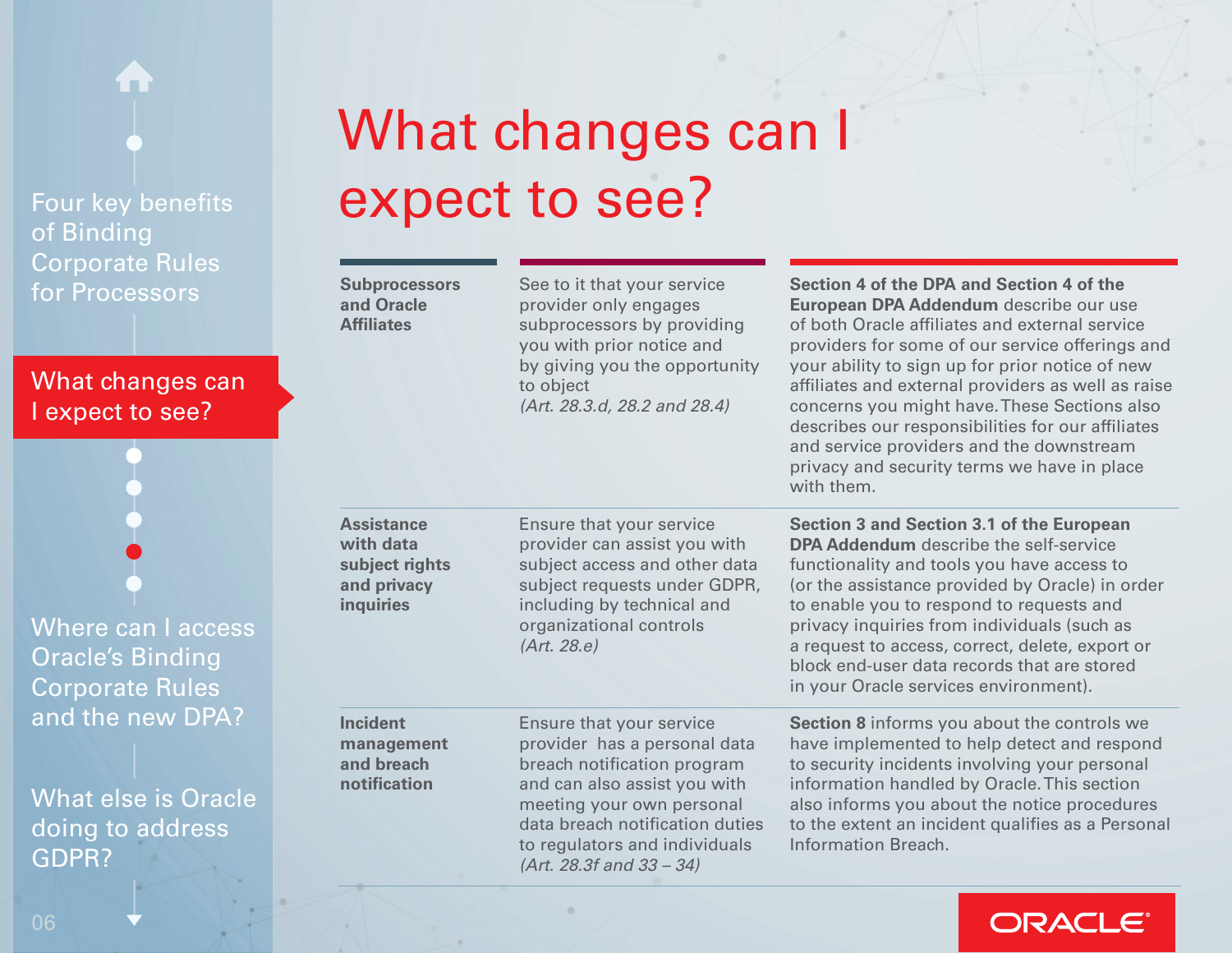What changes can I expect to see?

Where can I access Oracle's Binding Corporate Rules and the new DPA?

What else is Oracle doing to address GDPR?

## What changes can I expect to see?

| <b>Data retention</b><br>and deletion              | Have your service provider<br>delete or return your data<br>at the end of the provision<br>of the Oracle services<br>(Art. 28.3.9)                                                                      | <b>Section 9 describes how we will return</b><br>(including by providing available data<br>retrieval functionality) or delete your<br>personal information upon termination<br>of your Oracle services.                                                                                                                                                                                         |
|----------------------------------------------------|---------------------------------------------------------------------------------------------------------------------------------------------------------------------------------------------------------|-------------------------------------------------------------------------------------------------------------------------------------------------------------------------------------------------------------------------------------------------------------------------------------------------------------------------------------------------------------------------------------------------|
| <b>Audit rights</b><br>and information<br>requests | Assist you with audits and<br>inspections and provide you<br>with any information necessary<br>to demonstrate compliance<br>with GDPR, including records<br>of processing<br>(Art. 28.3.g. 30.2 and 31) | <b>Section 6 and Section 5 of the European DPA</b><br><b>Addendum</b> describe the process for auditing<br>our compliance with the DPA and engaging<br>our assistance for other compliance needs such<br>as providing you with independent third-party<br>audit reports that may be available for the<br>services you have ordered, such as SOC 1<br>Type 2, SOC 2Type 2, ISO 27001 or PCI DSS. |
| <b>Data Protection</b><br><b>Officer</b>           | Designation of a Data<br><b>Protection Officer</b><br>(Art. 37.1)                                                                                                                                       | <b>Section 6 of the European DPA Addendum</b><br>provides contact information for Oracle's<br>designated Data Protection Officer.                                                                                                                                                                                                                                                               |

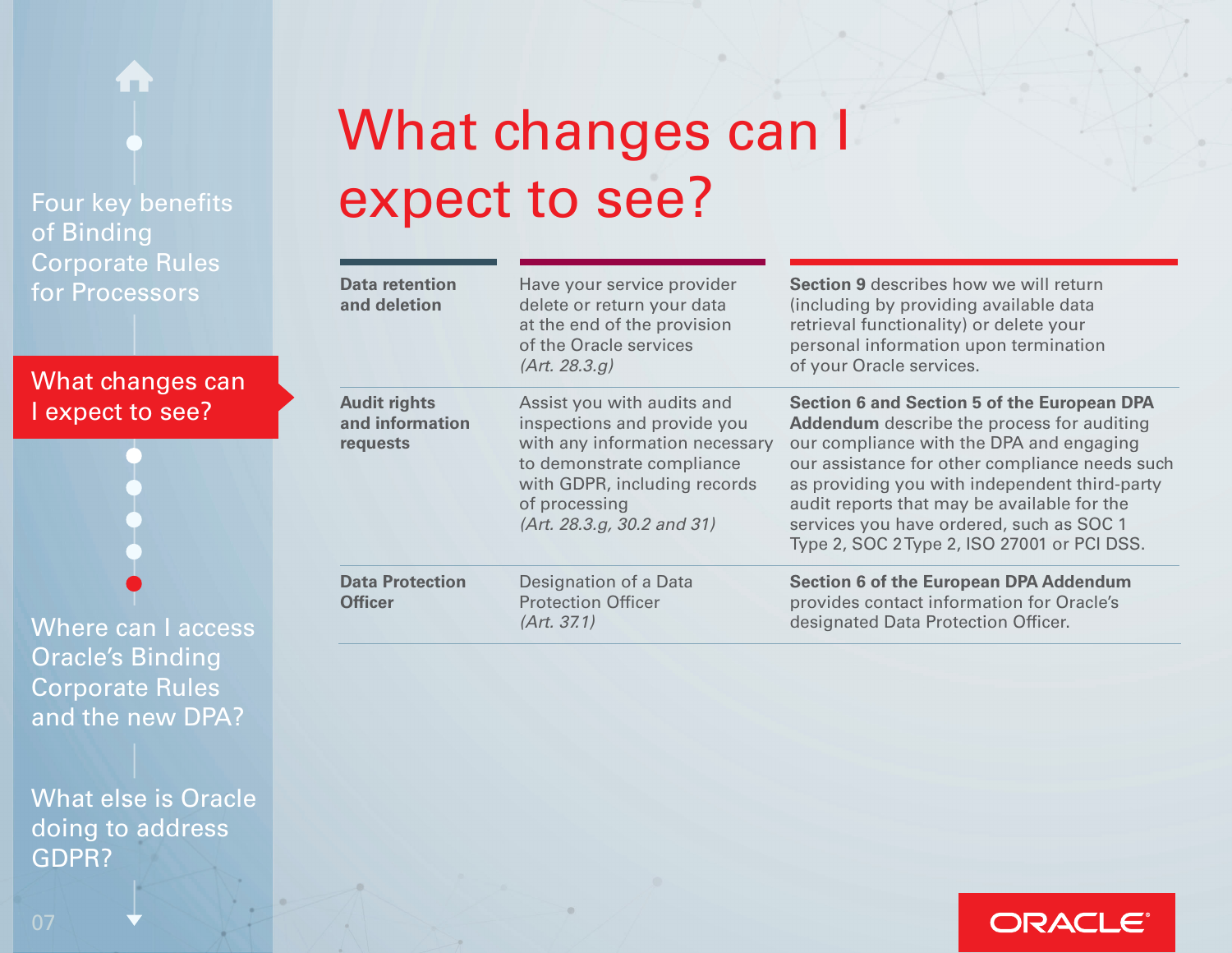What changes can I expect to see?

## Where can I access Oracle's Binding Corporate Rules and the new DPA?

We are making Oracle's Binding Corporate Rules for Processors and the new Data Processing Agreement for Oracle Services readily available through the **[Services Contracts portal](https://www.oracle.com/corporate/contracts/cloud-services/contracts.html#data-processing)**.

Where can I access Oracle's Binding Corporate Rules and the new DPA?

What else is Oracle doing to address GDPR?

### **www.oracle.com/contracts**

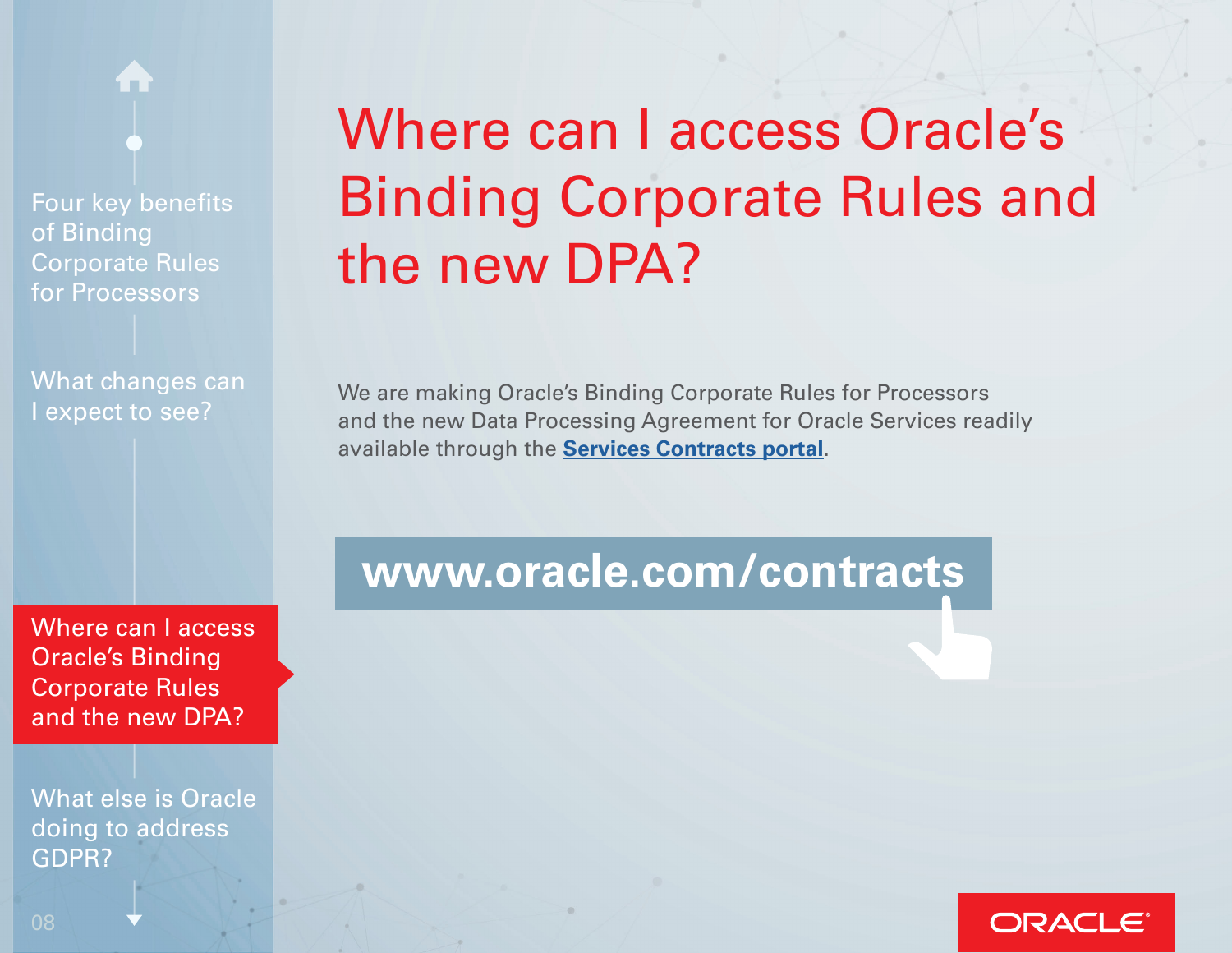What changes can I expect to see?

Where can I access Oracle's Binding Corporate Rules and the new DPA?

What else is Oracle doing to address GDPR?

# What else is Oracle doing to address GDPR?

For more information on our GDPR initiatives, please feel free to visit our GDPR resource pages:



**GDPR** for **Oracle Applications** 



**[Oracle GDPR Security](https://www.oracle.com/uk/corporate/features/gdpr.html)  Resources Center** 



**[GDPR and Oracle](https://www.oracle.com/marketingcloud/about/events/gdpr.html)  Marketing Cloud** 



**[GDPR Resource Center](https://www.oracle.com/marketingcloud/about/events/gdpr.html)  [\(Doc ID 111.2\) in MOS](https://support.oracle.com/epmos/faces/DocumentDisplay?_afrLoop=173509976206931&parent=DOCUMENT&sourceId=111.2&id=111.2+&_afrWindowMode=0&_adf.ctrl-state=1dqie52iv6_45)**